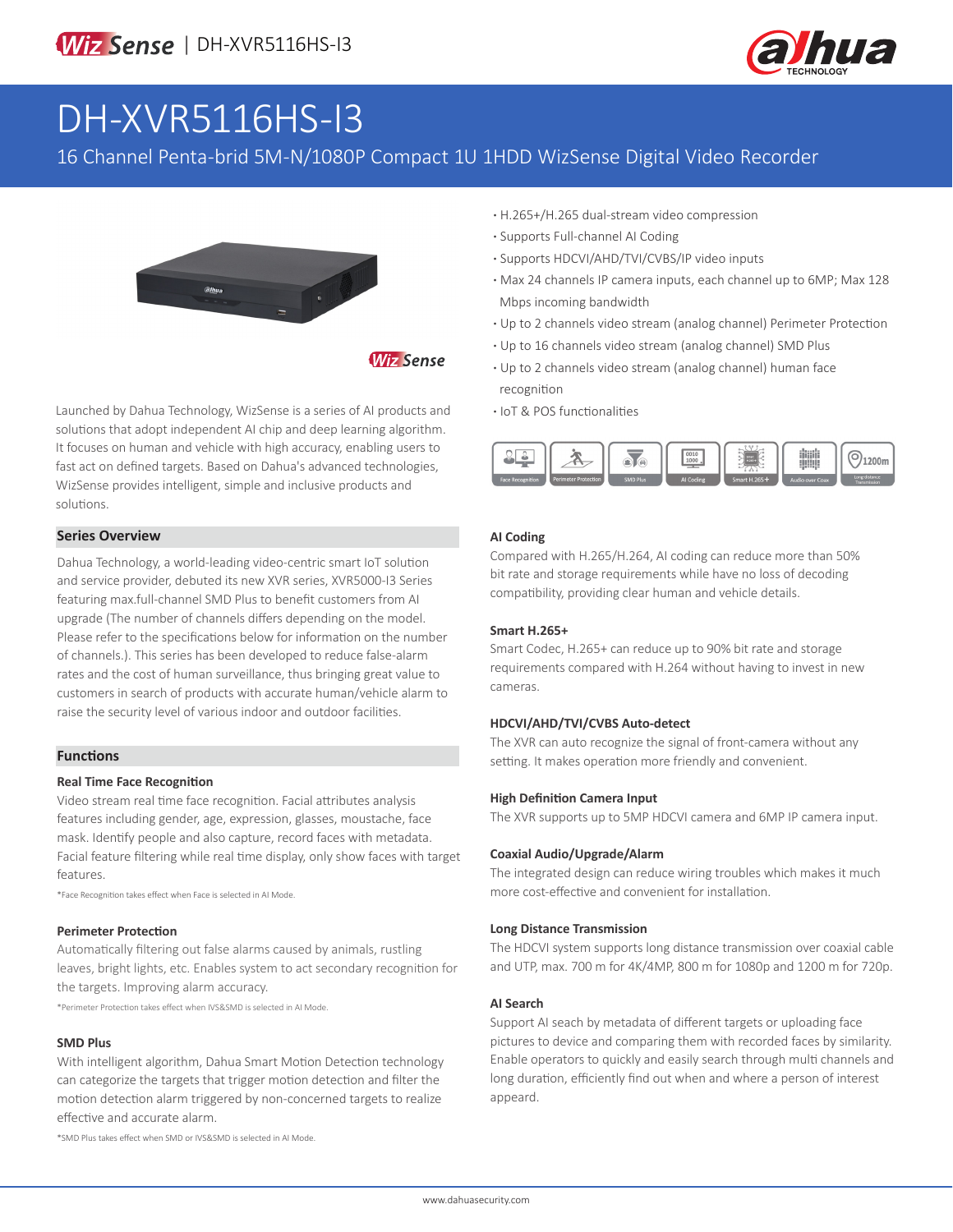## Wiz Sense | DH-XVR5116HS-13

#### **Technical Specification** System Main Processor **Embedded processor** Operating System Embedded Linux Perimeter Protection Perimeter Performance AI by Recorder (Number of Channels) 2 channels Face Detection Face Attributes 6 attributes: Gender, age groups (6), glasses, expressions (8), face mask, beard, with up to four detection panels displayed at the same time. Face Detection Performance of AI by Recorder (Number of Channels) 2 channels, and a single channel can detect up to 12 faces. Face Recognition Face Database Capacity Up to 10 face databases and 10,000 pictures. Face Recognition Performance of AI by Recorder (Number of Channels) 2 channels SMD Plus SMD Plus by Recorder Full-channel SMD Plus (AI by recorder), secondary filtering for human and motor vehicle SMD Plus, reducing false alarms caused by leaves, rain and lighting condition change Audio and Video Analog Camera Input 16 channels, BNC: adaptive access by default; HDCVI, AHD, TVI and CVBS access can be configured. Camera Input 1. CVI: 5MP, 4MP, 1080p@25/30 fps, 720p@50/60 fps, 720p@25/30 fps. 2. TVI: 5MP, 4MP, 3MP, 1080p@25/30, 720p@25/30 fps. 3. AHD: 5MP, 4MP, 3MP, 1080p@25/30, 720p@25/30 fps. IP Camera Input 16+8 channels, each channel up to 6MP Encoding Capacity All channel 5M-N (1 fps–10 fps); 4M-N/1080p (1 fps–<br>
All channel 5M-N (1 fps–10 fps); 4M-N/1080p (1 fps–10 fps) 15fps); 1080N/720p/960H/D1/CIF (1fps–25/30 fps) Dual-stream Supported (D1/CIF (1 fps-15 fps)). Video Frame Rate PAL: 1 fps–25 fps. NTSC: 1 fps–30 fps. Video Bit Rate 32 Kbps-6144 Kbps Per Channel Audio Sampling 8 KHz, 16 bit Per Channel Audio Bit Rate 64 Kbps Per Channel Bit Rate Type Video stream and composite stream. Video Output 1 HDMI ,1 VGA VGA: 1920 × 1080, 1280 × 1024, 1280 × 720 HDMI: 3840 × 2160, 1920 × 1080, 1280 × 1024, 1280 × 720 It changes to 1920 × 1080, 1280 × 1024, 1280 × 720 when Face or IVS&SMD is selected in AI Mode. When IP extension mode not enabled:  $1/4/8/9/16$ <br>Multi-screen Display Mhan IP extension mode anabled:  $1/4/8/9/16/25$ When IP extension mode enabled: 1/4/8/9/16/25

| Third-party Camera Access  | Onvif, RTSP, Panasonic, Sony, Axis, Arecont, Pelco, Canon,<br>Samsung;                                                     |  |  |  |
|----------------------------|----------------------------------------------------------------------------------------------------------------------------|--|--|--|
| Compression Standard       |                                                                                                                            |  |  |  |
| Video Compression          | AI Coding/H.265+/H.265/H.264+/H.264                                                                                        |  |  |  |
| Audio Compression          | G.711A/G.711u/PCM                                                                                                          |  |  |  |
| Network                    |                                                                                                                            |  |  |  |
| Network Protocol           | HTTP, HTTPS, TCP / IP, IPv4, RTSP, UDP, SMTP, NTP, DHCP,<br>DNS, DDNS, P2P                                                 |  |  |  |
| <b>Mobile Phone Access</b> | iPhone, iPad, Android                                                                                                      |  |  |  |
| Interoperability           | ONVIF 16.12, CGI Conformant                                                                                                |  |  |  |
| Browser                    | Chrome, IE9 or above, Firefox                                                                                              |  |  |  |
| Network Mode               | Single-address mode                                                                                                        |  |  |  |
| Recording Playback         |                                                                                                                            |  |  |  |
| Record Mode                | Manual, Schedule (General, Continuous), MD (Video<br>detection: Motion Detection, Video Loss, Tampering),<br>Alarm, Stop   |  |  |  |
| <b>Recording Playback</b>  | 1/4/9/16<br>It changes to 1/4/9 split when Face or IVS&SMD is<br>selected in AI Mode.                                      |  |  |  |
| <b>Backup Method</b>       | USB Device/Network                                                                                                         |  |  |  |
| Playback Mode              | Instant playback, general playback, event playback, tag<br>playback, smart playback (face and motion detection)            |  |  |  |
| Alarm                      |                                                                                                                            |  |  |  |
| General Alarm              | Motion detection, Video Loss, tampering, and local<br>alarm                                                                |  |  |  |
| Anomaly Alarm              | No disk, disk error, low space, offline, ip conflict, MAC<br>conflict                                                      |  |  |  |
| Intelligent Alarm          | Face detection, face recognition, perimeter protection                                                                     |  |  |  |
| Alarm Linkage              | Record, snapshot (panoramic), IPC external alarm<br>output, access controller, voice prompt, buzzer, log,<br>preset, email |  |  |  |
| Ports                      |                                                                                                                            |  |  |  |
| Audio Input                | 1, RCA (external)<br>16, BNC (coaxial)                                                                                     |  |  |  |
| Audio Output               | 1, RCA                                                                                                                     |  |  |  |
| Two-way Talk               | Yes (share the same audio input with the first channel)                                                                    |  |  |  |
| <b>HDD Interface</b>       | 1 SATA Port, up to 16TB for a single HDD, the maximum<br>HDD capacity varies with environment temperature                  |  |  |  |
| RS-485                     | 1 Port, for PTZ Control                                                                                                    |  |  |  |
| USB                        | 2 USB Ports (1 USB 2.0, 1 USB 3.0)                                                                                         |  |  |  |
| HDMI                       | 1                                                                                                                          |  |  |  |
| VGA                        | $\mathbf{1}$                                                                                                               |  |  |  |
| Network Port               | 1 (10/100/1000 Mbps Ethernet port, RJ-45)                                                                                  |  |  |  |
| General                    |                                                                                                                            |  |  |  |
| Power Supply               | DC12V, 2A                                                                                                                  |  |  |  |
| Power Consumption          | Lower than 12 W                                                                                                            |  |  |  |
|                            |                                                                                                                            |  |  |  |